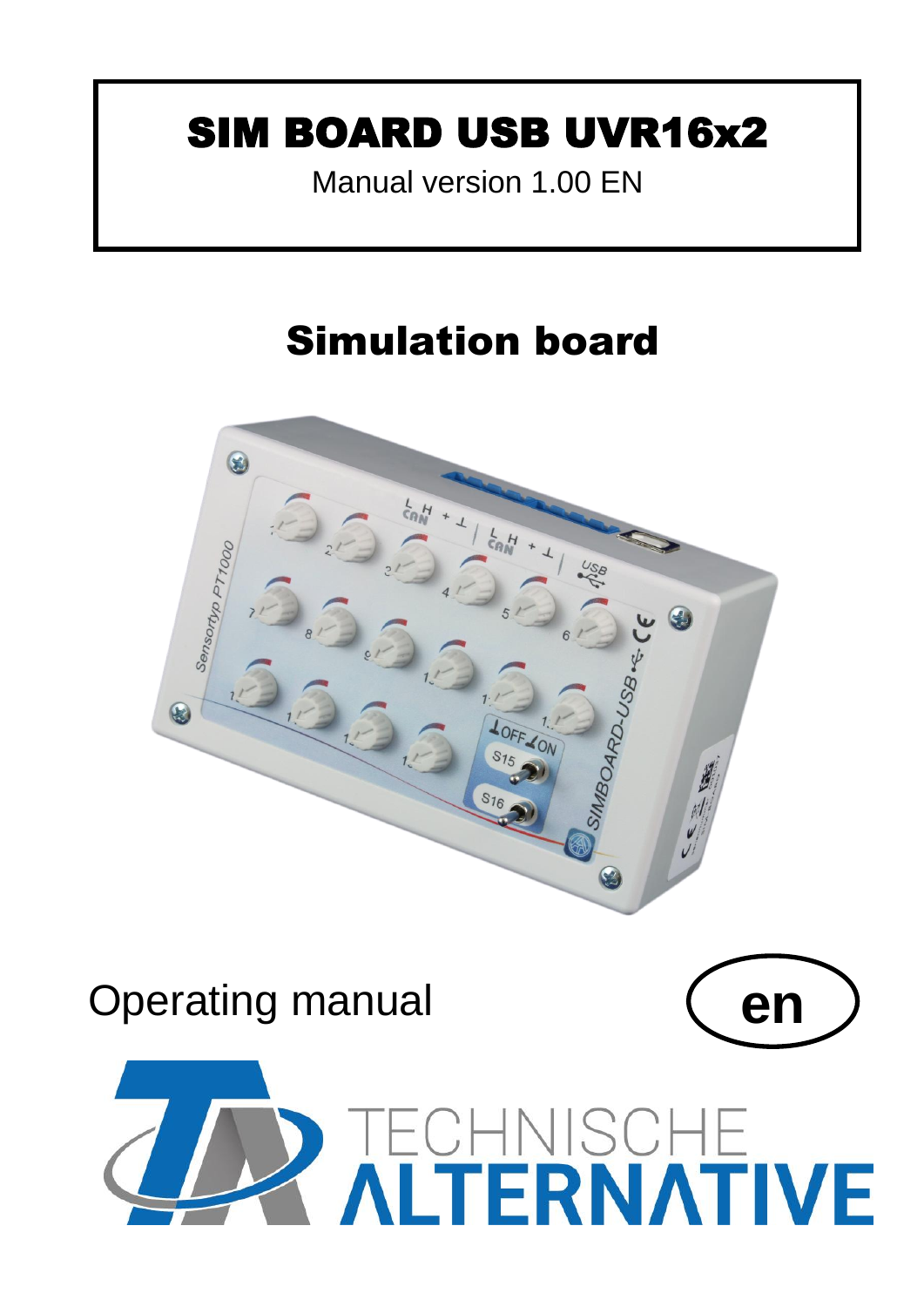### **Function**

The SIM board can be used in one of two ways:

- **1.** Through integration into a **CAN bus network** and with the corresponding controller settings, the SIM board can be used to simulate temperatures in every device **with X2 technology**. This makes it possible to test a program in an **existing** system.
- **2.** Temperatures can be simulated using the **USB port** and **X2-Simulator** simulation software.

The SIM board has 16 potentiometers which can be used to simulate temperatures between approx.-50 °C and +250 °C.

Simulation is possible for all programmed **temperature inputs**, no matter which sensor type has been programmed.

If a sensor is defined as a **room sensor** (RASPT or RAS), the **operating mode** (Time/auto / Standard / Setback / Standby) will also be shown according to the potentiometer setting. The program will change to the next highest operating mode whenever the temperature exceeds 51.2 °C.

- $\bullet$  Time/auto  $\bullet$  = room temperature according to potentiometer
- $\bullet$  Standard  $\bullet$  Standard  $=$  room temperature + 51.2 °C
- $\bullet$  Setback = room temperature + 102.4 °C
- $\triangleleft$  Standby/frost protection = room temperature + 153.6 °C



Using the two **changeover switches** for **inputs 15 and 16**, these inputs can be simulated as analogue temperature inputs or digital inputs, **depending on programming**.

In the left-hand switch position, **analogue inputs** are simulated. In the centre or right-hand switch position, the inputs are **digital inputs** (OFF/ON).

Quickly tapping a switch can also represent a **pulse input**.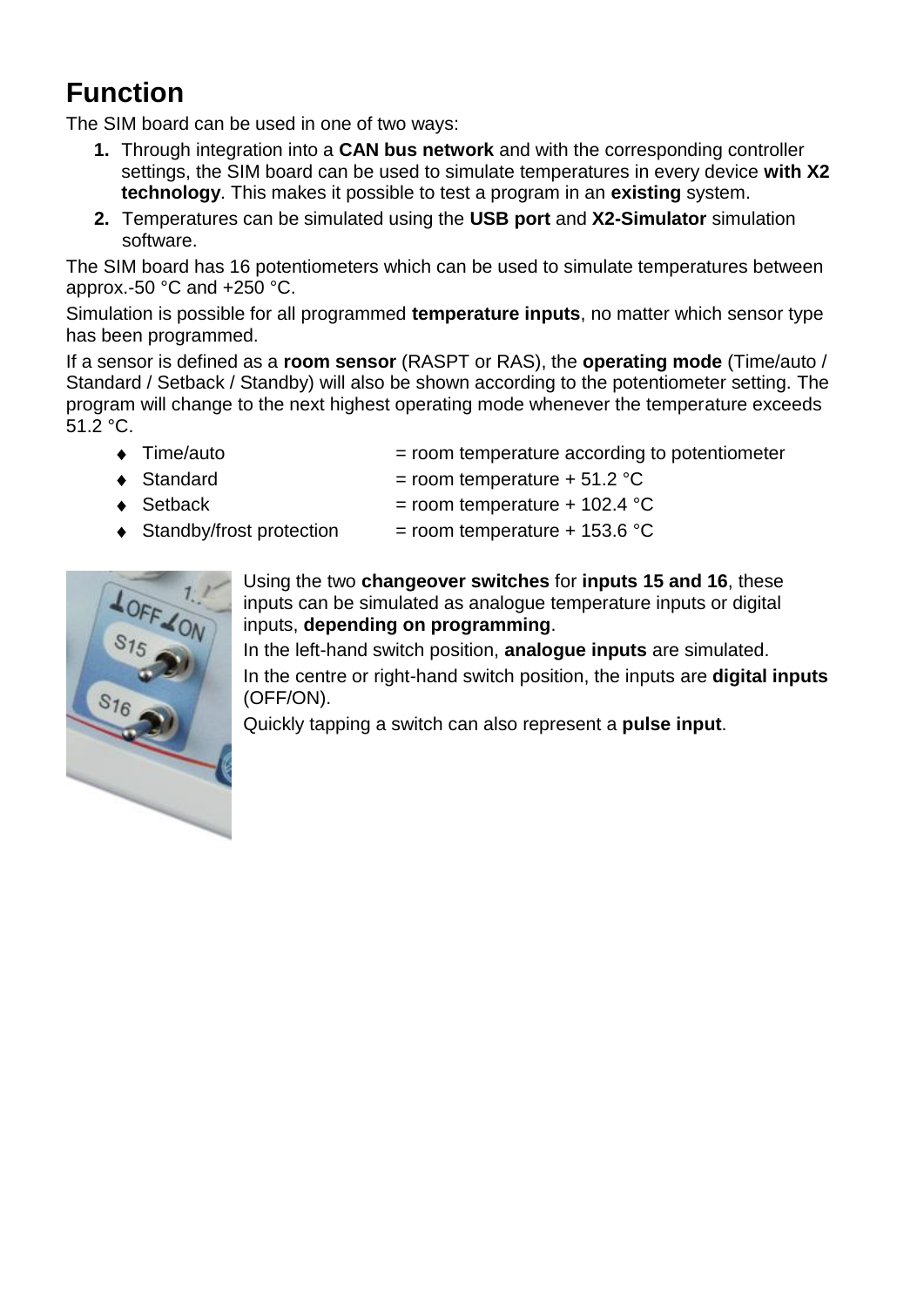### **Usage in the CAN bus network**

The SIM board can be used with all devices that have **X2 technology**, i.e. with UVR16x2, RSM610, CAN-I/O module 45 and CAN-EZ2 energy meter.

**1.** Connect to the CAN bus network using one of the CAN ports (looping through is also possible using the second port).



**2.** Set menu setting "**General settings** / **Simulation**" of the X2 device to "**CAN SIM board**" (only possible for "Experts")

| Display timeout               | 30m 59s       |
|-------------------------------|---------------|
| Simulation                    | OFF           |
| Access to menu                | Analogue      |
| Currency                      | CAN SIM board |
| <b>Julian de designations</b> |               |

The simulated temperatures of **all** X2 devices are applied to a CAN network where the simulation is set to "**CAN SIM board**".

If the simulation is applied to a device that does **not** have a display screen, e.g. an RSM610, a temperature change is only shown after a few seconds when the RSM610 is operated via a display unit (UVR16x2 or CAN monitor).

If the simulated device is operated via a **C.M.I.**, a temperature change is only shown when the screen is refreshed (press **F5** on the PC keyboard).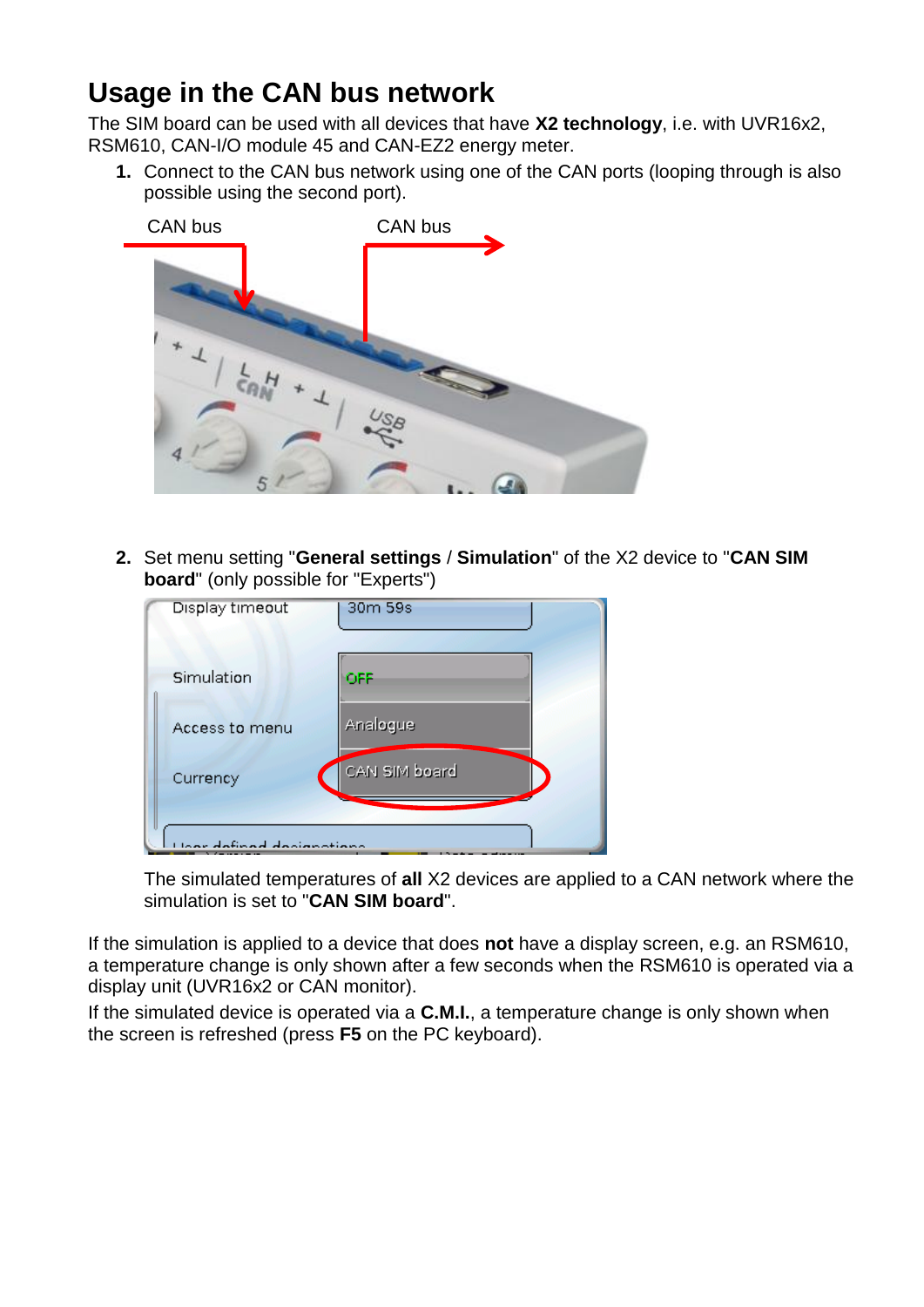### **Usage with the X2-Simulator**

**X2-Simulator** simulation software can be downloaded free of charge from our homepage [www.ta.co.at.](http://www.ta.co.at/) It can also be used without a SIM board.

**1.** Connect the **USB cable** to the PC.



**2.** Start the "**X2-Simulator**" software and set menu setting "**General settings** / **Simulation**" of the simulated X2 device to "**CAN SIM board**" (only possible for "Experts")

| Display timeout           | 30m 59s       |
|---------------------------|---------------|
| Simulation                | OFF           |
| Access to menu            | Analogue      |
| Currency                  | CAN SIM board |
| loar dafinad daoinnationa |               |

**3.** Start the "**Eingangs-Simulation**" (Input simulation) by right-clicking in the simulation window.



In the input simulation window, you can now define the setting limits and simulate short circuits or lead breaks for every sensor.

#### **Example**: Sensor 1

| Eingangs-Simulation |         |  |  |
|---------------------|---------|--|--|
| 1: T.Kollektor      | 70.0 °C |  |  |
|                     | 150     |  |  |
| $\Box$ UB $\Box$ KS |         |  |  |
|                     |         |  |  |

In this example, the limits have been set to  $0^{\circ}C$  to 150 °C.

Ticking "**UB**" or "**KS**" simulates a sensor short circuit (KS) or lead break (UB).

The slide bar is not functional when used with the USB SIM board.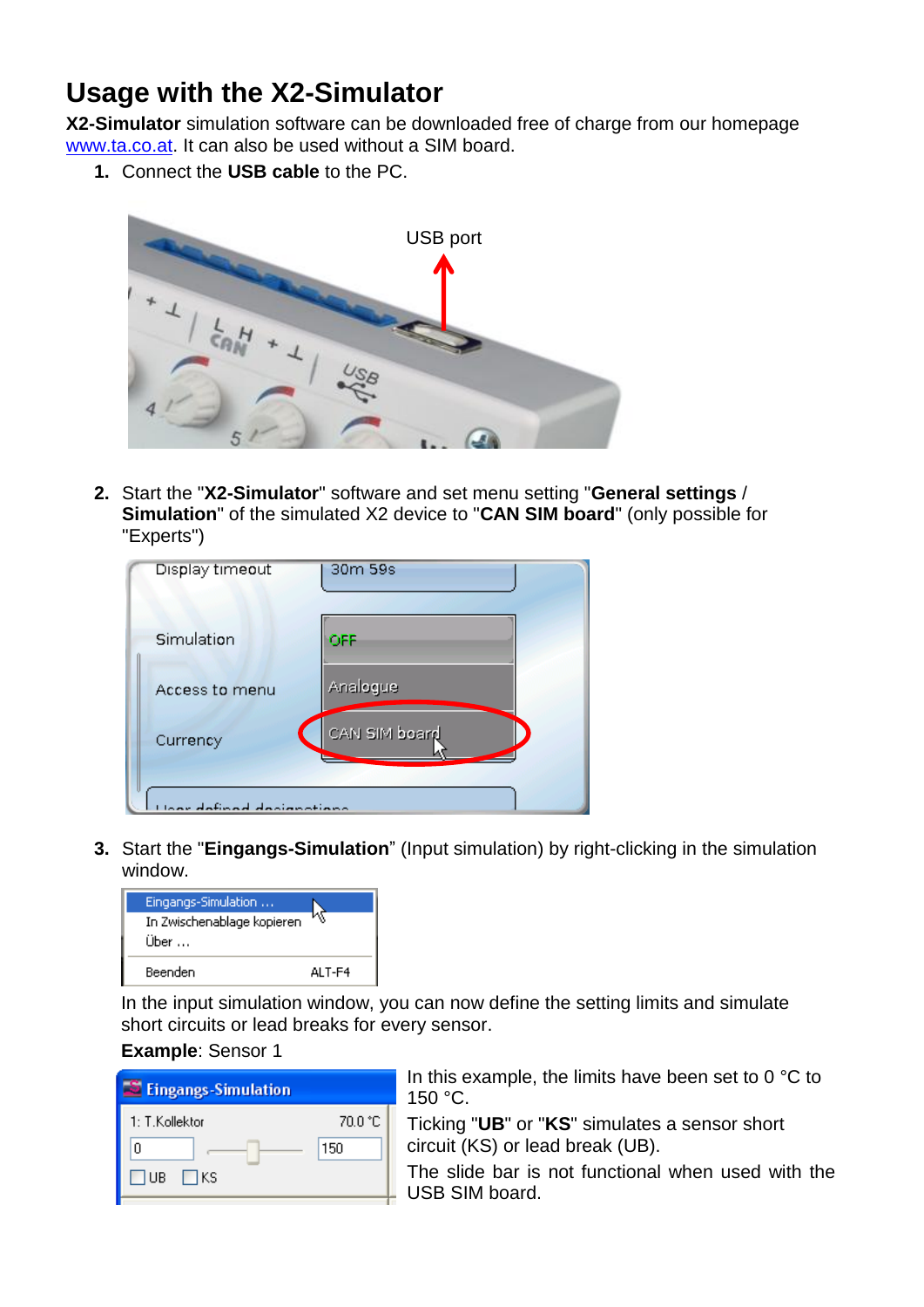### **Fixing dimensions and measurements**





## **Technical data**

IP rating IP 40 Permissible ambient temperature  $+5$  °C to +45 °C Installation location **COLLACTE COLLACTE IN STATE IN STATE IN A LOCATE COLLACTE IN A LOCATE COLLACTE IN A LOCATE**